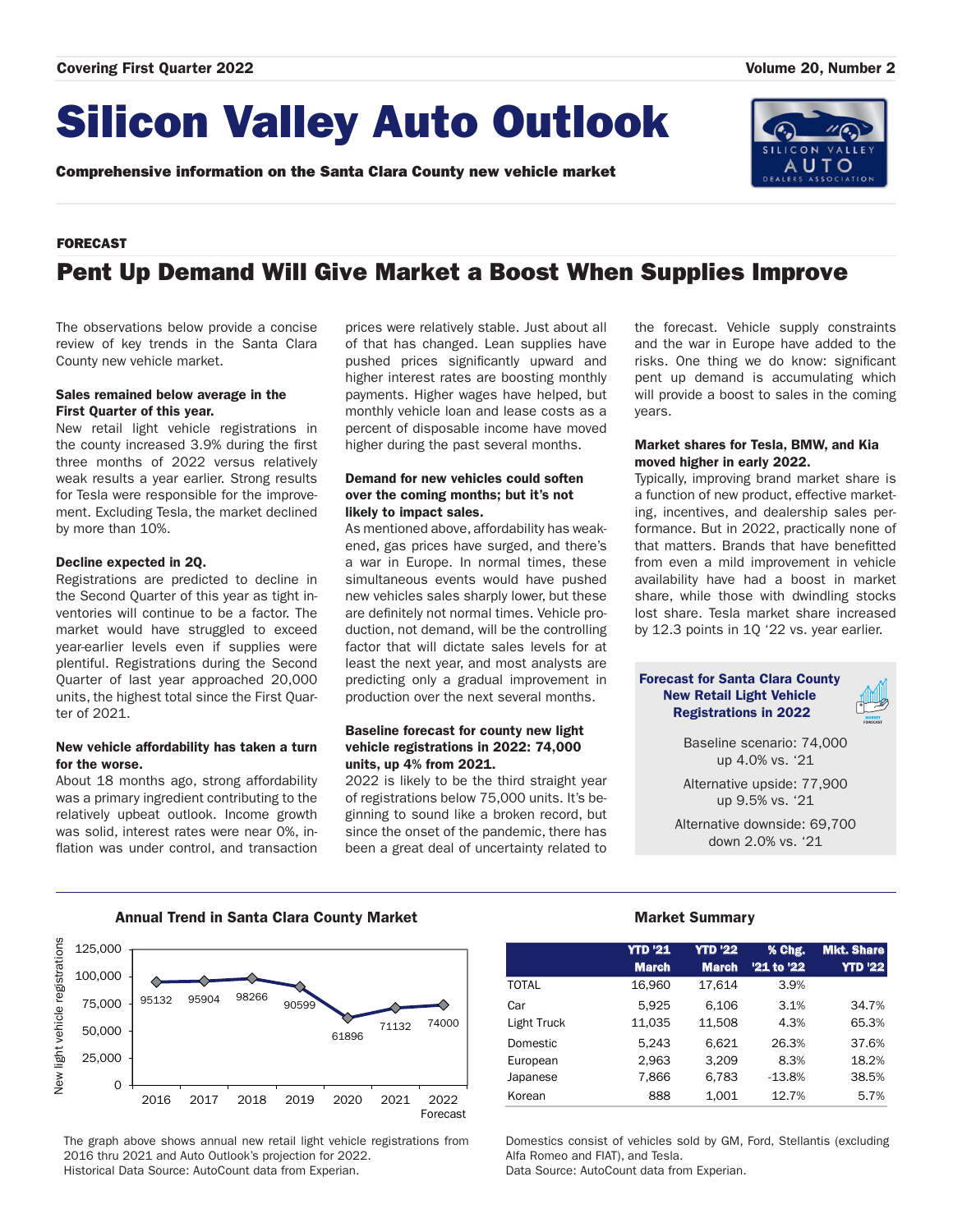The graph on the left provides an easily recognizable way to gauge the strength of the county market. It shows quarterly registrations based on a seasonally adjusted annual rate. These figures are then indexed to SAAR sales figures for the U.S. new vehicle market. So just like in the national market, when the quarterly SAAR is above 17 million units, the county market is strong, 15 million is about average, and below 13 million is weak. Quarterly registrations in the county reached a U.S. equivalent level of 16 million units in the First Quarter of 2020 and fell to below 15 million in the following eight

### Santa Clara County New Vehicle Market Dashboard

## MARKET PERFORMANCE DURING PAST TWO YEARS

Santa Clara County Quarterly Registrations

 Seasonally Adjusted Annual Rate, Converted to Equivalent U.S. New Vehicle Market SAAR (millions of units)



Data Source: AutoCount data from Experian. SAAR estimates: Auto Outlook.



COUNTY MARKET VS. U.S.

% Change In New Retail Market YTD '22 thru March vs. YTD '21

Santa Clara County UP 3.9%

U.S. DOWN 14.9%

New retail light vehicle registrations in the county increased 3.9% during the first three months of this year versus year earlier, better than the 14.9% drop in the Nation. All of the strength in the county market was due to Tesla. Excluding Tesla, the county market declined 10.6% in the First Quarter.

quarters

Source for county registrations: AutoCount data from Experian. U.S. figures estimated by Auto Outlook.

At Auto Outlook, we strive to provide sound and accurate analyses and forecasts based upon the data available to us. However, our forecasts are derived from third-party data and contain a number of assumptions made by Auto Outlook and its management, including, without limitation, the accuracy of the data compiled. As a result, Auto Outlook can make no representation or warranty with respect to the accuracy or completeness of the data we provide or the forecasts or projections that we make based upon such data. Auto Outlook expressly disclaims any such warranties, and undue reliance should not be placed on any such data, forecasts, projections, or predictions. Auto Outlook undertakes no obligation to update or revise any predictions or forecasts, whether as a result of any new data, the occurrence of future events, or otherwise.

#### Silicon Valley Auto Outlook

Published for: Silicon Valley Auto Dealers Association 1762 Technology Drive, Suite 122, San Jose, CA 95110 Phone: 408.437.7557 Mark Maxwell, President

> Published by: Auto Outlook, Inc. PO Box 390, Exton, PA 19341 Phone: 610-640-1233 Editor: Jeffrey A. Foltz EMail: jfoltz@autooutlook.com

Information quoted must be attributed to Silicon Valley Auto Outlook, published by Auto Outlook, Inc. on behalf of the Silicon Valley Automobile Dealers Association, and must also include the statement: "Data Source: AutoCount Data from Experian." Copyright Auto Outlook, Inc., April. 2022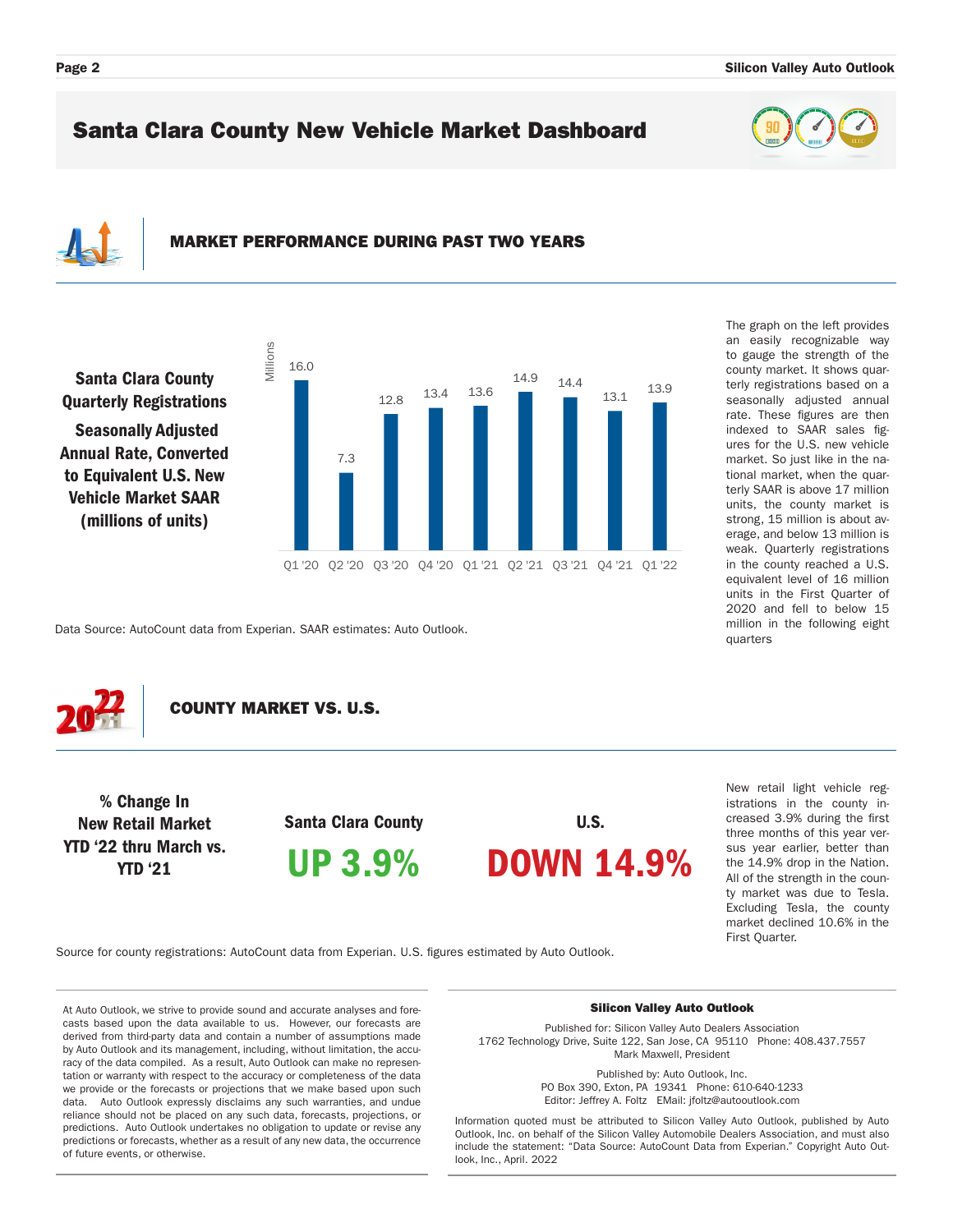## Santa Clara County New Vehicle Market Dashboard

### SNAPSHOT OF SANTA CLARA COUNTY ECONOMY



#### one, surging inflation, rising gas prices, and declining consumer sentiment are headwinds for economic growth, but as shown on the three graphs to the left, the Santa Clara County economy has largely recovered from the downturn caused by the pandemic. Total employment is down just slightly from December of 2019 (before the onset of the pandemic) to February of this year. The unemployment rate was just 2.9%, and wages have increased.

As discussed on page

Source: U.S. Department of Labor

# 40

## TOP TEN RANKINGS IN COUNTY MARKET







Market Share for Top Ten Selling Models in County Market

### Data Source: AutoCount data from Experian.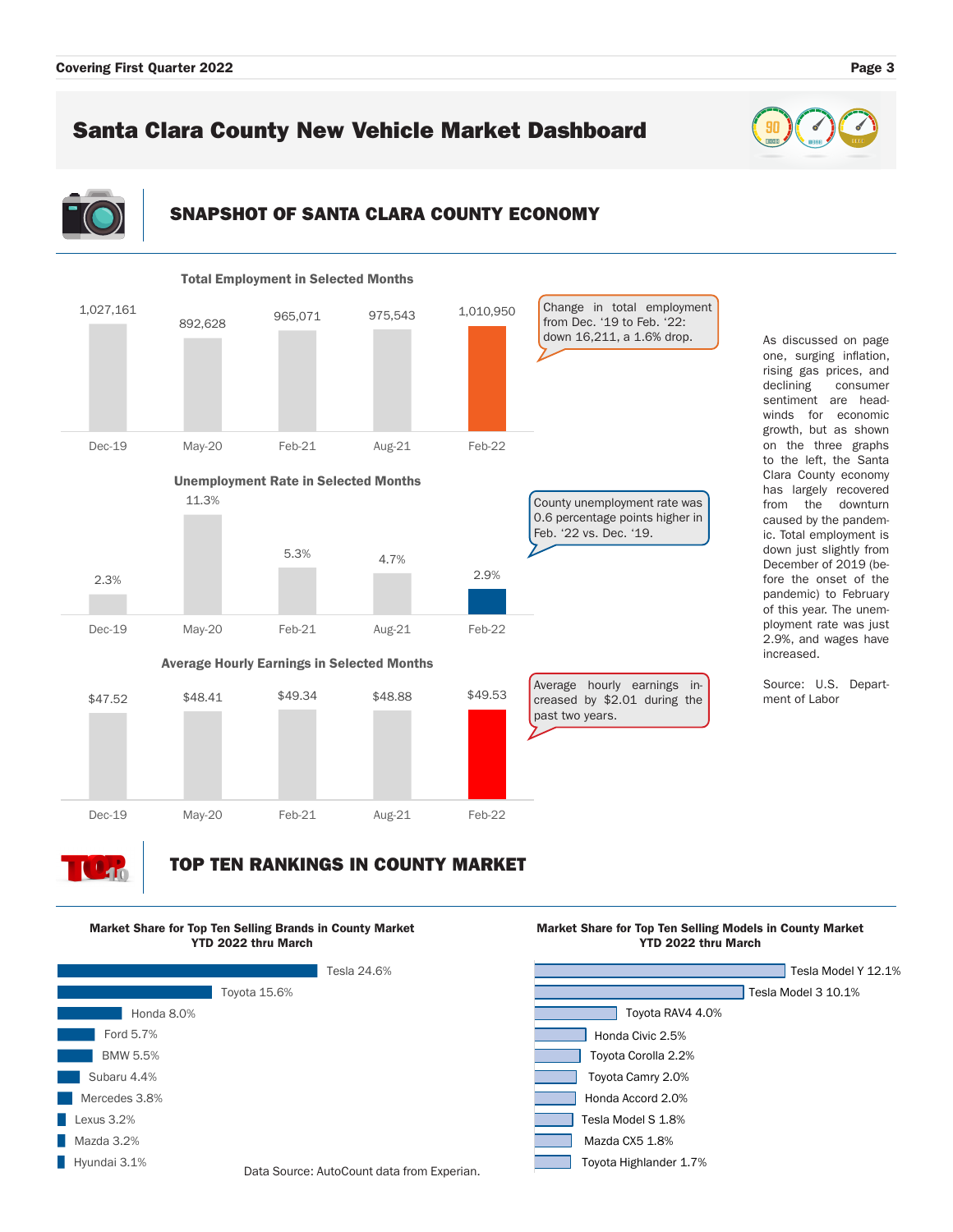### Vehicle Powertrain Dashboard



### Estimated Quarterly Alternative Powertrain Market Share in County (includes hybrid and electric vehicles)



### County Estimated Market Share by Powertrain Type YTD 2022 thru March



### Top 10 Selling Brands in County for Hybrid, Electric (BEV), and Plug In Hybrid (PHEV) Vehicles - YTD '22 thru Mar.

| <b>Rank</b>    | <b>Brand</b>    | <b>Registrations</b> |  |  |  |
|----------------|-----------------|----------------------|--|--|--|
| $\mathbf{1}$   | Tesla           | 4330                 |  |  |  |
| $\overline{2}$ | Toyota          | 1188                 |  |  |  |
| 3              | Ford            | 275                  |  |  |  |
| 4              | Honda           | 236                  |  |  |  |
| 5              | Hyundai         | 218                  |  |  |  |
| 6              | Lexus           | 203                  |  |  |  |
| $\overline{7}$ | <b>Mercedes</b> | 177                  |  |  |  |
| 8              | Volvo           | 176                  |  |  |  |
| 9              | <b>Nissan</b>   | 172                  |  |  |  |
| 10             | Kia             | 133                  |  |  |  |

Registrations by powertrain for vehicles equipped with multiple engine types were estimated by Auto Outlook. The estimates are based on model registrations compiled by Experian Automotive, and engine installation rates collected from other sources.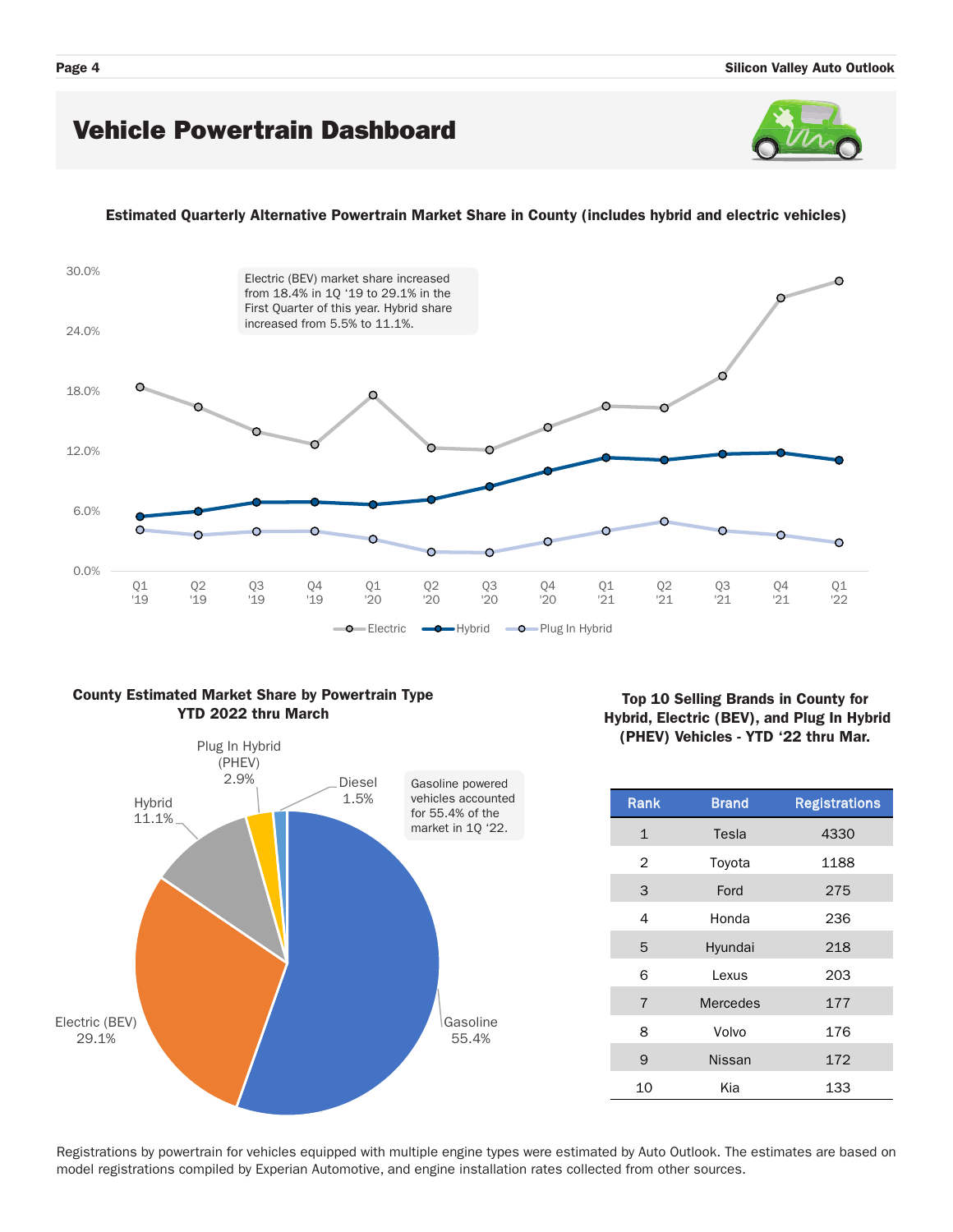## Comparison of Selected Metro Area Markets

#### COVID-19 Impact of COVID-19 Pandemic and Ensuing Vehicle Supply Issues on Area Markets

The graph below provides a comparison of how metro area new vehicle sales have been impacted by the pandemic and resulting vehicle inventory shortages. The percentages shown represent new vehicle registrations during the two year period since the pandemic started (2Q '20 thru 1Q '22) divided by registrations during the preceding two year period (2Q '18 thru 1Q '20). Areas on the left of the graph (Miami and Columbus) experienced a relatively mild impact, while those on the right (LA and Silicon Valley) lost more sales due to the pandemic.



### New Vehicle Registrations During 2Q '20 thru 1Q '22 as a % of Registrations during 2Q '18 thru 1Q '20



### Comparison of BEV and PHEV Market Share



### Estimated Electric (BEV) and Plug in Hybrid (PHEV) Market Share During 1Q '22

Note: registrations by powertrain for vehicles equipped with multiple engine types were estimated by Auto Outlook. The estimates are based on model registrations compiled by Experian, and engine installation rates collected from other sources. March '22 figures were estimated for some markets.